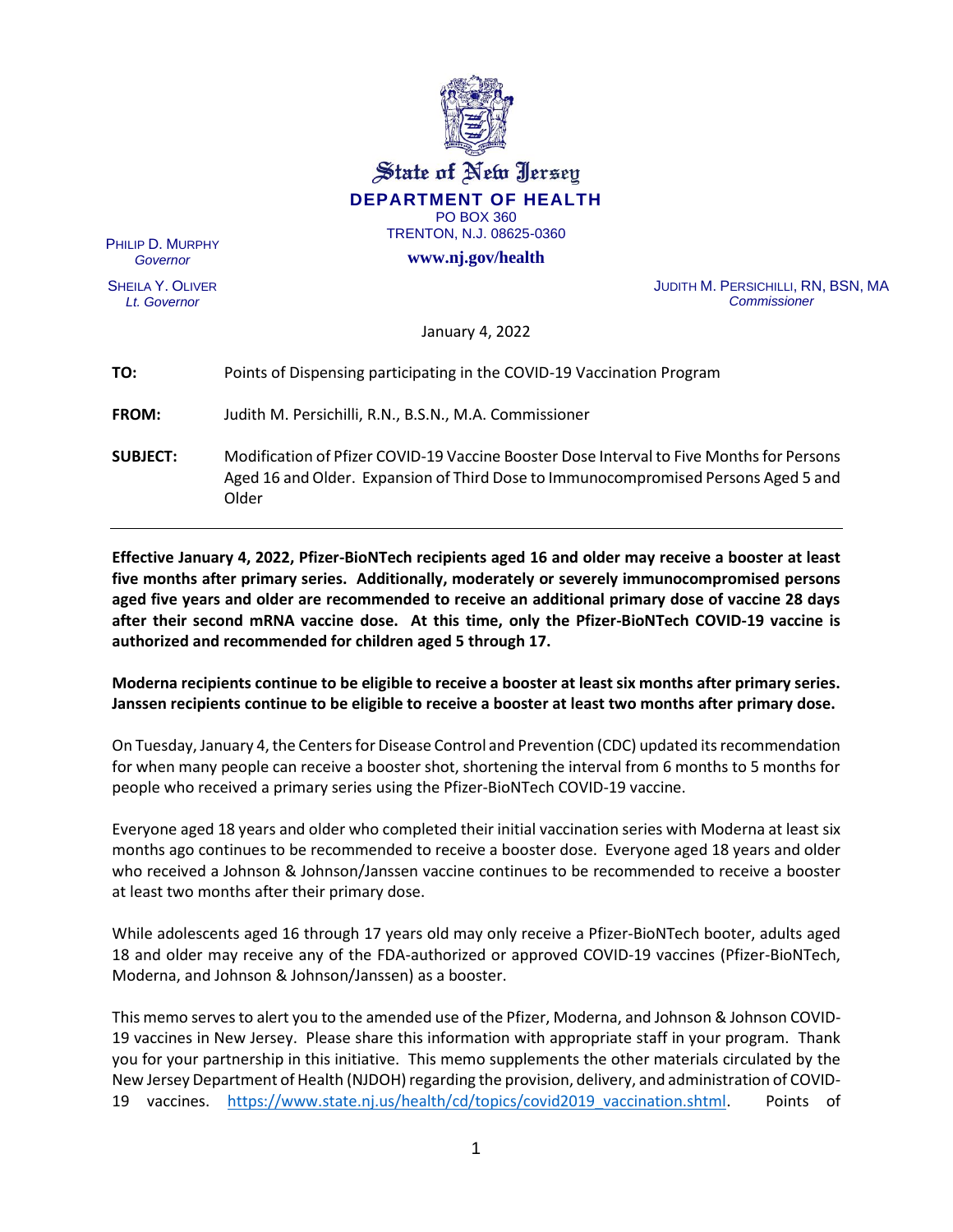Dispensing may contact the New Jersey Department of Health Vaccine Operations Center at [Vax.Operations@doh.nj.gov](mailto:Vax.Operations@doh.nj.gov) with any further questions.

#### Eligible population

Effective immediately, all adolescents and adults aged 16 years and older are eligible and recommended to receive a booster dose:

- All adolescents and adults (aged 16 and older) who received a primary series with Pfizer-BioNTech COVID-19 vaccine at least five months ago.
- All adults (aged 18 and older) who received a primary series with Moderna COVID-19 vaccine at least six months ago.
- All adults (aged 18 and older) who received one Johnson & Johnson/Janssen vaccine at least two months ago.

Meanwhile, the following remain eligible for the primary vaccine series:

- All persons aged five through 11 years are eligible for the Pfizer-BioNTech pediatric formulation COVID-19 two-dose series.
- All persons aged 12 through 17 years are eligible for the Pfizer-BioNTech adolescent/adult formulation COVID-19 two-dose series.
- All persons aged 18 and older are eligible for the Pfizer-BioNTech and Moderna two-dose series, and for the Johnson & Johnson/Janssen one-dose vaccine.
- Persons aged five and older who are moderately to severely immune compromised are eligible for an additional (third) dose of the Pfizer-BioNTech or Moderna vaccines 28 days after their second dose. Minors (aged five through 17) may only receive the Pfizer-BioNTech vaccine.

Also, pursuant to CDC's Emergency Use Instructions (EUI), the Pfizer-BioNTech vaccine may be used as an additional (third) dose in certain immunocompromised persons aged 12 years and older and as a booster dose in certain adults aged 18 years and older after completion of primary vaccination with certain non-FDA authorized or approved COVID-19 vaccines administered outside of the United States.

All points of dispensing are advised to make booster doses available to those who self identify as eligible under the above criterion. Providers must accept self-reported eligibility from the vaccine recipient as sufficient and are not permitted to require individuals to present documentation or a note from a medical provider to demonstrate eligibility. To establish the interval, if a person does not present with a vaccination record or the Docket app, providers can query the New Jersey Immunization Information System (NJIIS).

#### Vaccine types

For adolescents aged 16 through 17, the only booster dose authorized at this time is the Pfizer-BioNTech vaccine. For adults aged 18 and older, federal authorizations and recommendations allow for mix and match (heterologous) dosing for booster shots. To offer choice at point of dispensing and while maintaining proper vaccine stewardship, sites are encouraged to carry as many types of COVID-19 vaccines as capable.

Eligible adults may choose which vaccine they receive as a booster dose. Some people may have a preference for the vaccine type that they originally received and others may prefer to get a different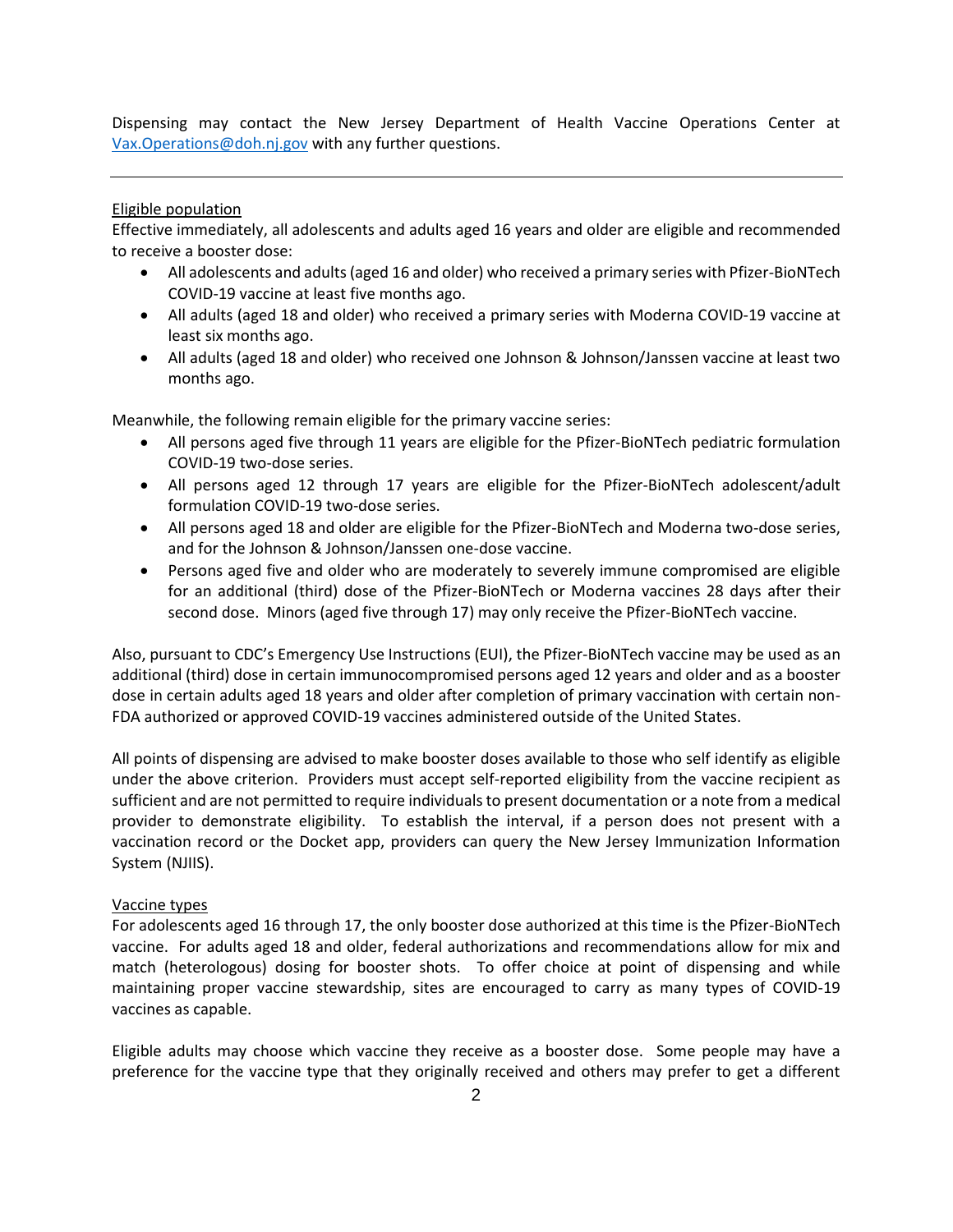booster. However, the mRNA vaccines (Pfizer-BioNTech and Moderna) are recommended over the Johnson & Johnson/Janssen vaccine. Vaccine recipients may make this individual self-assessment through their consideration of their own risks, may weigh information in the EUA Fact Sheets for Recipients and Caregivers, may consult a healthcare provider, or may seek out other sources of guidance. Points of dispensing must not add barriers to access for anyone who presents at a vaccination site and self-identifies as eligible.

PODs may use the currently available Pfizer-BioNTech and Moderna vaccines for primary, second, and third dose recipients. Currently available Johnson & Johnson/Janssen vaccine may be used for primary and second dose recipients.

- The booster Pfizer-BioNTech COVID-19 vaccine dose is the same product and dosage as the initial two-dose mRNA COVID-19 primary vaccine series.
- The booster Moderna vaccine dose is the same product and half the dosage as the initial twodose mRNA COVID-19 primary vaccine series.
- The booster Johnson & Johnson/Janssen is the same product and dosage as the initial COVID-19 primary vaccine.

### Administration timeline

If the individual received a Pfizer-BioNTech primary series, a booster may be admistered at least five months after the primary series. If the individual received a Moderna primary series, a booster may be admistered at least six months after the primary series. If the individual received a Johnson & Johnson/Janssen primary series, a booster may be administered at least two months after the first dose. If the individual is an immunocompromised mRNA vaccine recipient, an additional dose may be administered 28 days after the second dose.

*Note: "Fully vaccinated" remains defined as at least two weeks after their second dose in a two-dose series, such as the Pfizer-BioNTech or Moderna vaccines, or two weeks after a single-dose vaccine, such as the Johnson & Johnson/Janssen vaccine. This definition applies to all people, including those who receive an additional dose as recommended for moderate to severely immunocompromised people and those who receive a booster dose.*

#### Co-administration

COVID-19 and other vaccines (e.g., influenza vaccines, childhood vaccines) may be administered without regard to timing. This includes administration of COVID-19 and other vaccines on the same day, as well as co-administration within 14 days.

#### Scheduling

During the initial booster rollout, in addition to appointments, walk-ins should still be accommodated. This is especially important to ensure timely access without barriers for those who are unvaccinated, those newly eligible (e.g. just turned five years old), and those due for their second dose of an initial two-dose mRNA vaccine series.

Update all appointment schedulers to account for updated booster dose eligibility. Points of dispensing must continue to be listed on the [New Jersey COVID-19 Information Hub](https://covid19.nj.gov/pages/covid-19-vaccine-locations-for-eligible-recipients) and your POD must update NJDOH in a timely manner if any information on the state website is incomplete or out-of-date.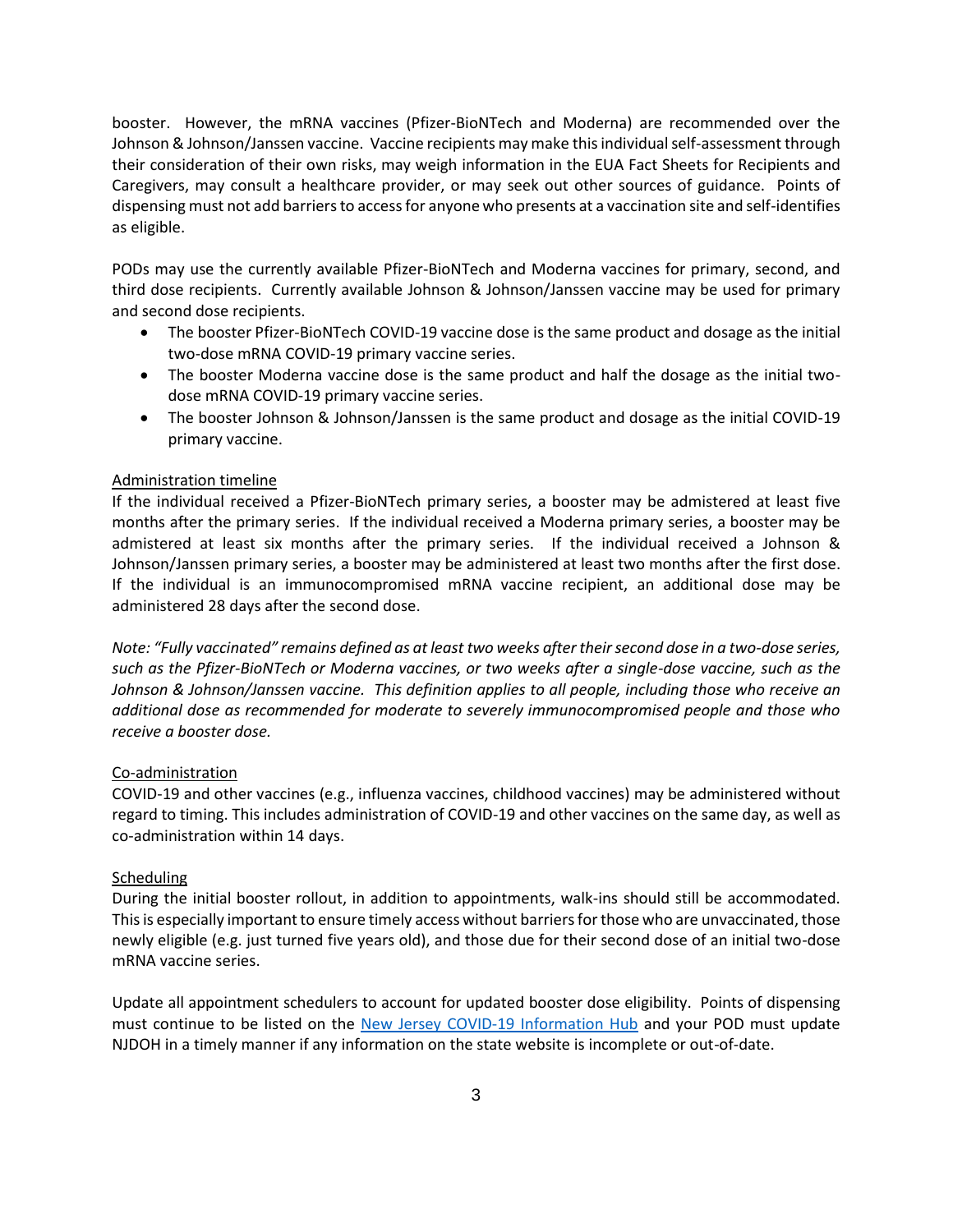PODs must use recall and reminder methods to message eligibility for boosters to your Pfizer-BioNTech and Moderna vaccine recipients who received their second dose at least six months ago. PODs also must use recall and reminder methods to message eligibility for boosters to your Johnson & Johnson/Janssen vaccine recipients who received their first dose at least two months ago.

## Site Readiness

To accommodate as many eligible vaccine recipients as soon as possible, all active sites should prepare to have additional vaccines on hand at all vaccine events, provide night and weekend hours, accommodate walk-ins, update appointment availability reflected on the New Jersey Vaccine Appointment Finder [\(https://covid19.nj.gov/finder\)](https://covid19.nj.gov/finder), and share information with NJDOH about pop-up vaccination clinics to be included in the COVID-19 Community Calendar [\(https://covid19.nj.gov/pages/communitycalendar\)](https://covid19.nj.gov/pages/communitycalendar). Sites are also encouraged to actively promote the availability of booster doses. If additional vaccine supply is needed at a site, please be in touch with New Jersey Department of Health to arrange for allocation and/or transfer.

To the extent possible while maintaining approproriate vaccine stewardship, all points of dispensing are expected to optimize use of all COVID-19 vaccines. No vaccination opportunity should be missed, so sites should request and carry sufficient inventory to vaccinate at capacity.

## Reporting

The New Jersey Immunization Information System (NJIIS) has been upgraded to accept booster doses in vaccine recipients' records.

All doses of COVID-19 vaccine administered in New Jersey must be reported to NJIIS. Doses reported to NJIIS will then be available for display in the vaccine recipient's Docket app upon application refresh.

## Federal recommendation

On Monday, January 3, the FDA issued revised EUAs with updated fact sheets for the Pfizer-BioNTech booster vaccines:

- FDA statement: [https://www.fda.gov/news-events/press-announcements/coronavirus-covid-](https://www.fda.gov/news-events/press-announcements/coronavirus-covid-19-update-fda-takes-multiple-actions-expand-use-pfizer-biontech-covid-19-vaccine)[19-update-fda-takes-multiple-actions-expand-use-pfizer-biontech-covid-19-vaccine](https://www.fda.gov/news-events/press-announcements/coronavirus-covid-19-update-fda-takes-multiple-actions-expand-use-pfizer-biontech-covid-19-vaccine)
- For Pfizer-BioNTech vaccine:
	- o Updated EUA: <https://www.fda.gov/media/150386/download>
	- o Updated EUA Fact Sheet for Healthcare Providers:
	- o <https://www.fda.gov/media/153713/download>
	- o Updated EUA Fact Sheet for Recipients and Caregivers: <https://www.fda.gov/media/153716/download>
	- o Translations of the Fact Sheet for Recipients and Caregivers: [https://www.fda.gov/emergency-preparedness-and-response/coronavirus-disease-](https://www.fda.gov/emergency-preparedness-and-response/coronavirus-disease-2019-covid-19/pfizer-biontech-covid-19-vaccine)[2019-covid-19/pfizer-biontech-covid-19-vaccine](https://www.fda.gov/emergency-preparedness-and-response/coronavirus-disease-2019-covid-19/pfizer-biontech-covid-19-vaccine)

On Tuesday, January 4, the CDC adopted recommendations for the booster dose:

• CDC statement: <https://www.cdc.gov/media/releases/2022/s0104-Pfizer-Booster.html>

Current revised EUAs with updated fact sheets for the Moderna and Janssen booster vaccines:

• For Moderna vaccine: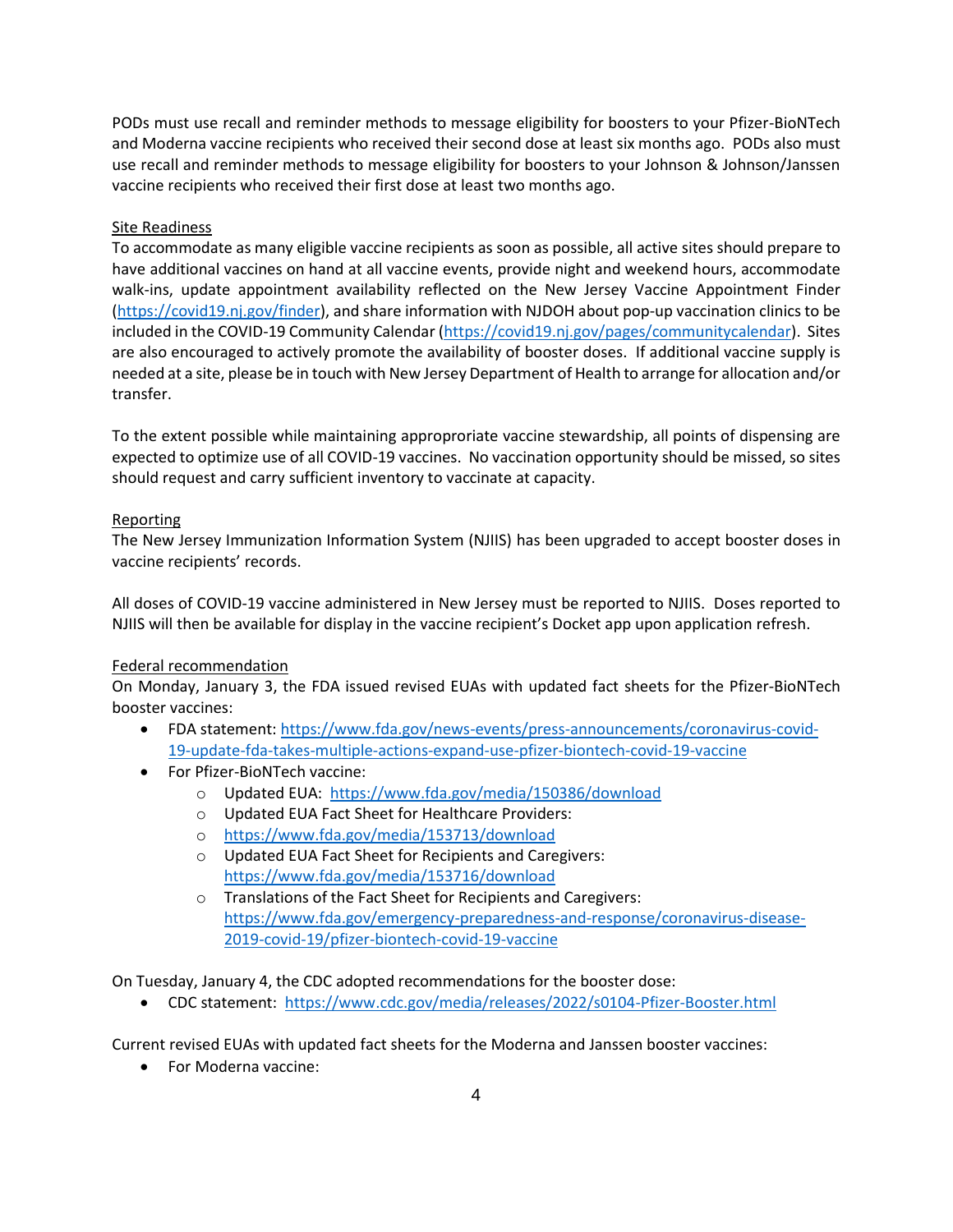- o Updated EUA: <https://www.fda.gov/media/144636/download>
- o Updated EUA Fact Sheet for Healthcare Providers: <https://www.fda.gov/media/144637/download>
- o Updated EUA Fact Sheet for Recipients and Caregivers: <https://www.fda.gov/media/144638/download>
- o Translations of the Fact Sheet for Recipients and Caregivers: [https://www.fda.gov/emergency-preparedness-and-response/coronavirus-disease-](https://www.fda.gov/emergency-preparedness-and-response/coronavirus-disease-2019-covid-19/moderna-covid-19-vaccine)[2019-covid-19/moderna-covid-19-vaccine](https://www.fda.gov/emergency-preparedness-and-response/coronavirus-disease-2019-covid-19/moderna-covid-19-vaccine)
- For Johnson & Johnson/Janssen vaccine:
	- o Updated EUA[: https://www.fda.gov/media/146303/download](https://www.fda.gov/media/146303/download)
	- o Updated EUA Fact Sheet for Healthcare Providers: <https://www.fda.gov/media/146304/download>
	- o Updated EUA Fact Sheet for Recipients and Caregivers: <https://www.fda.gov/media/146305/download>
	- o Translations of the Fact Sheet for Recipients and Caregivers: [https://www.fda.gov/emergency-preparedness-and-response/coronavirus-disease-](https://www.fda.gov/emergency-preparedness-and-response/coronavirus-disease-2019-covid-19/janssen-covid-19-vaccine)[2019-covid-19/janssen-covid-19-vaccine](https://www.fda.gov/emergency-preparedness-and-response/coronavirus-disease-2019-covid-19/janssen-covid-19-vaccine)

On Wednesday, November 17, the CDC issued Emergency Use Instructions (EUI) for certain people who completed a vaccine primary series with certain COVID-19 vaccines that are not authorized or approved by the U.S. Food and Drug Administration. Current fact sheets:

- EUI Fact Sheet for Healthcare Providers: [https://www.cdc.gov/vaccines/covid-](https://www.cdc.gov/vaccines/covid-19/eui/downloads/EUI-HCP.pdf)[19/eui/downloads/EUI-HCP.pdf](https://www.cdc.gov/vaccines/covid-19/eui/downloads/EUI-HCP.pdf)
- EUI Fact Sheet for Recipients and Caregivers: [https://www.cdc.gov/vaccines/covid-](https://www.cdc.gov/vaccines/covid-19/eui/downloads/EUI-Caregiver.pdf)[19/eui/downloads/EUI-Caregiver.pdf](https://www.cdc.gov/vaccines/covid-19/eui/downloads/EUI-Caregiver.pdf)

## Additional guidance

- Interim Clincal Considerations for Use of COVID-19 Vaccines Currently Approved or Authorized in the United States: [https://www.cdc.gov/vaccines/covid-19/clinical-considerations/covid-19](https://www.cdc.gov/vaccines/covid-19/clinical-considerations/covid-19-vaccines-us.html) [vaccines-us.html](https://www.cdc.gov/vaccines/covid-19/clinical-considerations/covid-19-vaccines-us.html)
- World Health Orgainization Emergency Use List: <https://extranet.who.int/pqweb/vaccines/vaccinescovid-19-vaccine-eul-issued>

## Provider education

Please ensure vaccination providers are trained and well versed in the updated vaccine information, provider fact sheet, and clinical considerations. We expect providers to be prepared to address questions from their patients and their families about the recommended booster dose. Information about COVID-19 vaccines and training materials is available through the CDC website at [https://www.cdc.gov/vaccines/covid-19/index.html.](https://www.cdc.gov/vaccines/covid-19/index.html) Please see CDC's Interim Clinical Considerations for Use of COVID-19 Vaccines Currently Authorized in the United States: <https://www.cdc.gov/vaccines/covid-19/clinical-considerations/covid-19-vaccines-us.html>